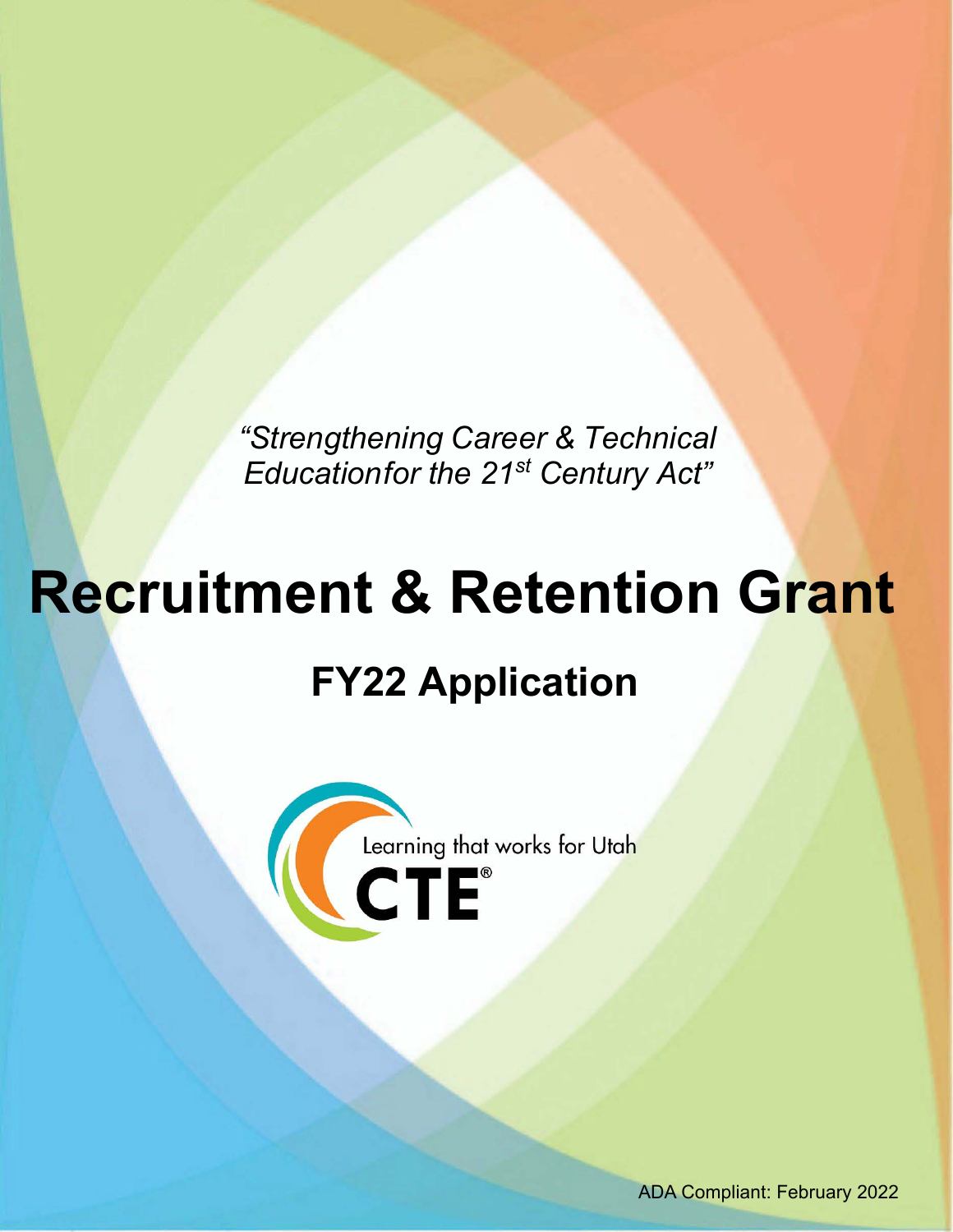### **Program Description**

| <b>Name of Grant Program:</b>        | Utah Career & Technical Education Recruitment & Retention Grant                                                                                                                                                                                                                                                                                                                                                                                                                                                                                                                                                                                                                                                                                                                                                                                            |
|--------------------------------------|------------------------------------------------------------------------------------------------------------------------------------------------------------------------------------------------------------------------------------------------------------------------------------------------------------------------------------------------------------------------------------------------------------------------------------------------------------------------------------------------------------------------------------------------------------------------------------------------------------------------------------------------------------------------------------------------------------------------------------------------------------------------------------------------------------------------------------------------------------|
| <b>Authorization:</b>                | Strengthening Career & Technical Education for the 21 <sup>st</sup> Century<br>Act (Perkins V)                                                                                                                                                                                                                                                                                                                                                                                                                                                                                                                                                                                                                                                                                                                                                             |
| <b>Dissemination Date:</b>           | Annually July 1st                                                                                                                                                                                                                                                                                                                                                                                                                                                                                                                                                                                                                                                                                                                                                                                                                                          |
| <b>Application Deadline:</b>         | September 1 <sup>st</sup> Annually                                                                                                                                                                                                                                                                                                                                                                                                                                                                                                                                                                                                                                                                                                                                                                                                                         |
| <b>Purpose:</b>                      | To support the recruitment, retention, and training of teachers, faculty,<br>administrators, specialized instructional support personnel, and<br>paraprofessionals by providing high-quality, comprehensive professional<br>development or leadership development programs. Providing staff with<br>opportunities to advance knowledge, skills, and understanding of all<br>aspects of industry, including the latest workplace equipment,<br>technologies, standards, and credentials. Professional development may<br>also support individualized academic and technical education instructional<br>approaches, including the integration of academic and career and<br>technical education. Helping to ensure student access to qualified<br>instructors by recruiting new staff, improving teacher retention rates, and<br>decreasing staff shortages. |
| <b>Target Populations:</b>           | • Secondary and Post-Secondary teachers, instructors, faculty,<br>administrators, paraprofessionals<br>• Region projects that foster innovation through promising and<br>proven CTE programs, practices, and strategies.                                                                                                                                                                                                                                                                                                                                                                                                                                                                                                                                                                                                                                   |
| <b>Technical Assistance:</b>         | For technical assistance, please contact:<br>Wendi Morton, CTE Coordinator<br>Wendi.Morton@schools.utah.gov<br>Libby Giles, CTE Compliance Specialist<br>Libby.Giles@schools.utah.gov                                                                                                                                                                                                                                                                                                                                                                                                                                                                                                                                                                                                                                                                      |
| <b>Eligible Applicants:</b>          | Region grants are targeted to eligible recipients as defined in Section 131<br>and 132 of the Perkins Act. Eligible applicants must qualify under<br>requirements outlined in Section 112 of Perkins V. Final approval for<br>awards will be determined by USBE. USBE reserves the right to take<br>geographic distribution, demonstrated project readiness, and<br>availability of funds when making decisions.                                                                                                                                                                                                                                                                                                                                                                                                                                           |
| <b>Range of Grant Awards:</b>        | Ranges based on project, projected outcome, and available funds.                                                                                                                                                                                                                                                                                                                                                                                                                                                                                                                                                                                                                                                                                                                                                                                           |
| <b>Length of Grants:</b>             | Length of grant is determined on a per project basis.                                                                                                                                                                                                                                                                                                                                                                                                                                                                                                                                                                                                                                                                                                                                                                                                      |
| <b>Estimated Program Start Date:</b> | March 1, 2022                                                                                                                                                                                                                                                                                                                                                                                                                                                                                                                                                                                                                                                                                                                                                                                                                                              |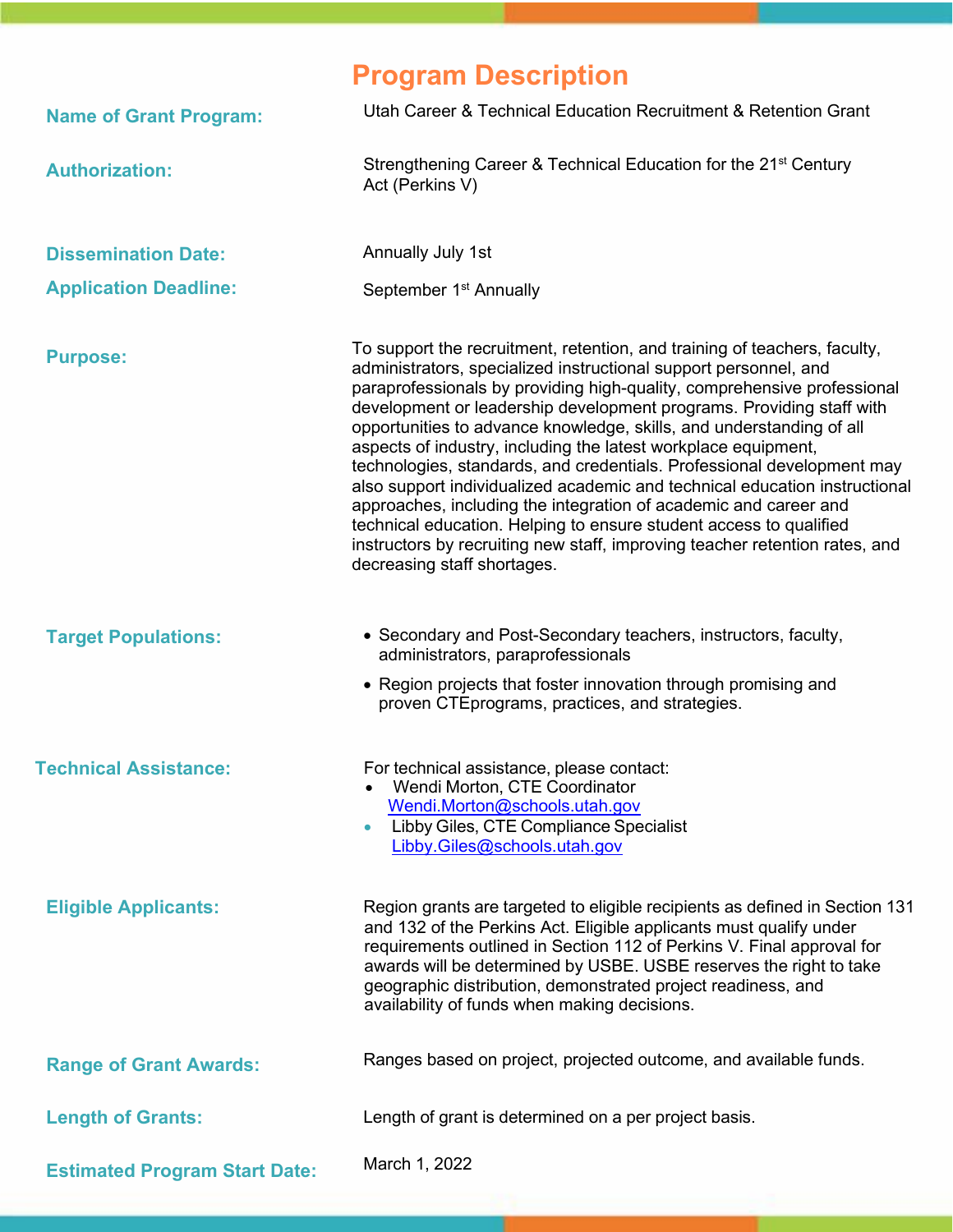- **Fund may not be used for:**  Advertising, Marketing, and Promotion.
	- • Promotional items and memorabilia, including models, gifts, and souvenirs.
	- the institution or student groups. • Costs of advertising, marketing, and public relations to promote
	- $\bullet$ Costs of selling and marketing products or services of the institution.
	- Equipment
	- $\bullet$ Salaries or expenses for school board or administrative staff
	- $\bullet$ • Housing and personal living expenses.
	- • Relocation costs incurred incident to recruitment of a new employee.
	- $\bullet$  to personal use by employees. Cost of institution furnished automobiles that relates
	- Non CTE instructors/staff.
	- Lobbying (attempting to influence the outcome of elections or legislation).
	- • Membership/Membership dues in any civic or community organization, country club or social organization.
	- Costs incurred prior to the effective date of the award.
	- $\bullet$ Goods or services for personal use.
	- $\bullet$ • Alcoholic Beverages.
	- Alumni Activities.
	- Bad debts, including losses (whether actual or
		- $\circ$  estimated) arising from uncollectible accounts and other claims, related collection costs, and related legal costs.
	- Commencements, graduation ceremonies, convocations.
	- Costs for defense and prosecution of criminal or civil proceedings, claims, appeals and patent infringement.
	- Donations and contributions.
	- and social activities and any costs directly associated with such costs (such as tickets to shows or sports events, meals, lodging, rentals, • Entertainment, including amusement, diversion, transportation, and gratuities).
	- failure of the institution to comply with, Federal, State, and Local or Foreign laws and regulations. • Fines and penalties resulting from violations of, or
	- • Fund raising and investment costs.
		- bequests, and similar expenses incurred to raise capital or obtain contributions. o Costs of organized fund raising, including financial campaigns, endowment drives, solicitation of gifts and
		- expenses incurred to enhance income from o Costs of investment counsel and staff, and similar investments.
	- Scholarships and student aid costs.
	- (excluding Career Technical Student Organizations-Costs incurred for intramural activities, student publications, student clubs, and other student activities CTSO).
	- Unused facilities or unused capacity or partially used facilities.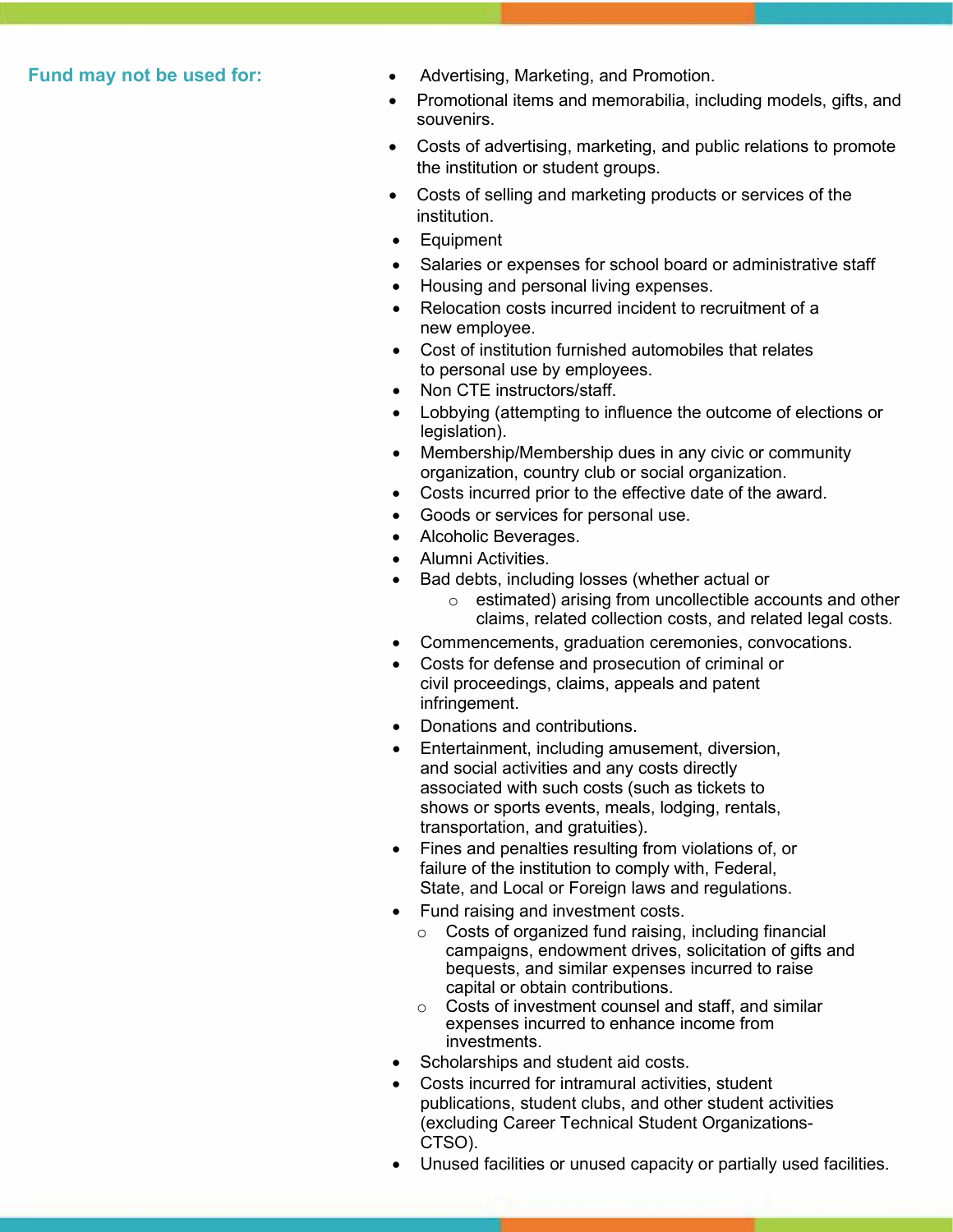## **Submission Requirements**

- **and Information:**  Applications should be submitted via email to Libby Giles at [Libby.Giles@schools.utah.gov](mailto:Libby.Giles@schools.utah.gov) 
	- identify split between secondary and postsecondary. • FTE Count for impacted Secondary and Post-Secondary, split out FTE for administrative positions/district staff and teachers/instructors. Also
	- • Any additional documentation supporting a proposal may be attached and submitted with the final application
	- • Proposal must describe the geographic region it serves and include counties and schools impacted.
	- Proposal must identify grade level(s) to that will be impacted.
	- Proposals must identify CTE program that will be impacted.
	- Incomplete applications will not be considered for funding.
	- • Applications received after due date and time will only be considered for funding if funds are still available.

#### **Approved Applications:**

- Applicants will be notified after their application has been reviewed for approval.
- through the Utah Grants Management System portal within the • Approved applicants will be required to upload their submissions time designated when you receive your award notification via email.
- the Utah Grants Management System upload process is After receiving the award letter applicants should begin encumbering funds immediately. It is not necessary to wait until complete.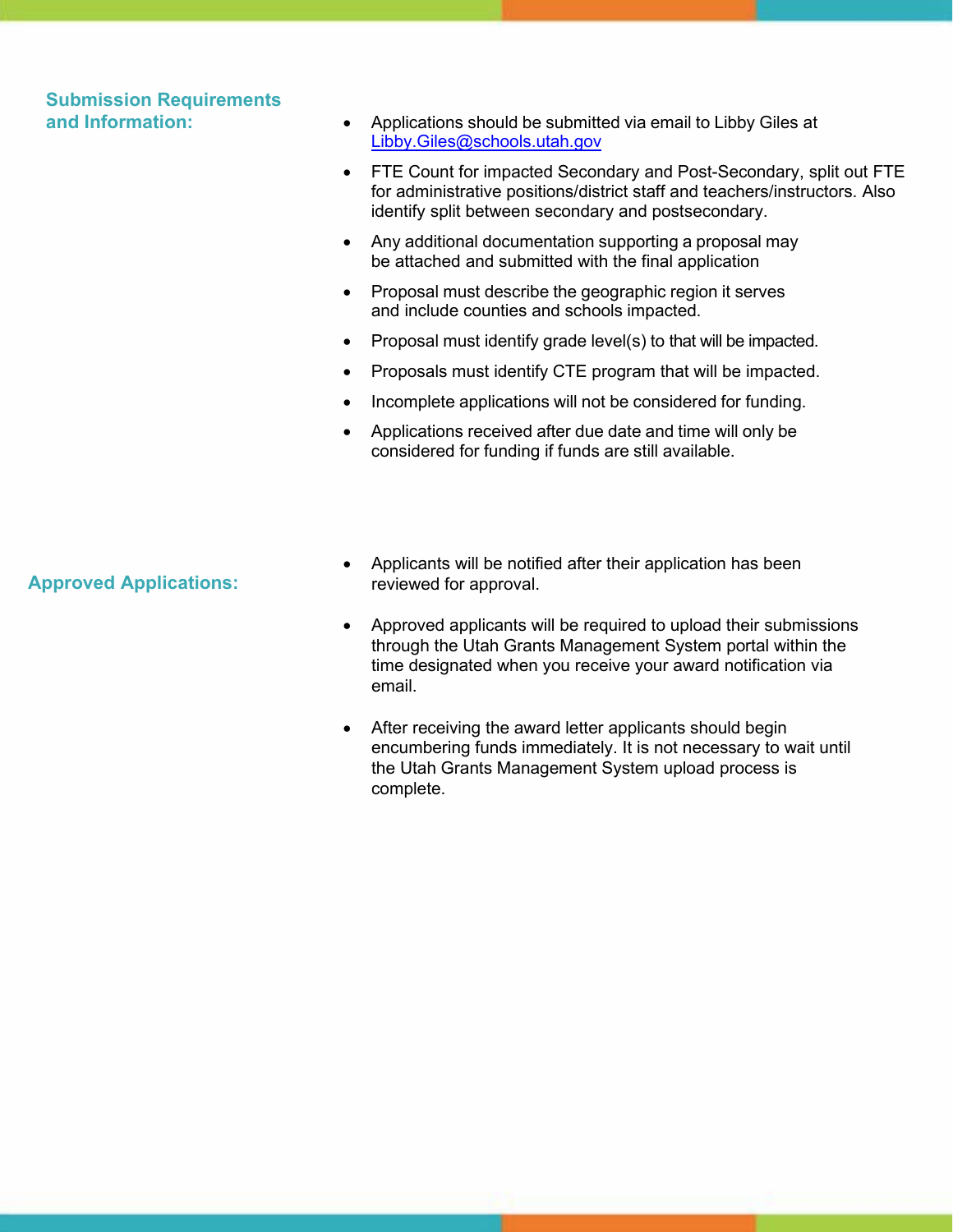### **Recruitment & Retention Grants Grant Instructions**

#### **Complete Applications Must Include:**

- **Cover Page**
- **Grant Narrative Questions I, II, II, IV**
- **FTE Count for Secondary and Post-Secondary, split out**
- **FTE for Administrative Positions/District staff and Teachers/Instructors**
- **Supporting Proposal**
- **Budget Template**
- **Additional Documentation (if applicable)**
- **Letter of Support from each Participant in Region or Consortium Applications (if applicable)**
- **Signed Assurances**

#### **Grant Narrative**

**Applications must address questions below:** 

#### **I. Project Description**

 Provide a clear and detailed description of the proposed project. Clearly state the purpose for the funding. Identify the staff that will be served by the project. and describe how the project will support the recruitment and or retention of staff. Identify detailed objectives of the proposed project. If appropriate, demonstrate how the proposed program leads to career pathways with linkage to existing and/or emerging programs of study to include secondary programs, post- secondary certificate programs and associate degrees.

#### **II. Sustainability**

 securing funding or future funding commitments. If must explain how these ongoing expenses will be Applicants must describe how new programs developed will be sustained beyond the life of the grant. This sustainability planning may require requesting funding for personnel costs, applicants covered. If sustainability for these costs is not addressed, these positions will not be funded.

#### **III. Deliverables/Outcomes**

 Applicants must provide projections for all success or impact of the project. Include a project outcomes/deliverables relevant to measuring the timeline and plan for implementation.

#### **IV. Data Driven Decision Making**

 making process. Data should demonstrate an highly trained staff who can prepare students for high Applicants must describe how FTE and instructor/staff retention data was used in the application's decisioneconomic need and provide students with access to skill, high wage, or in-demand industry sectors.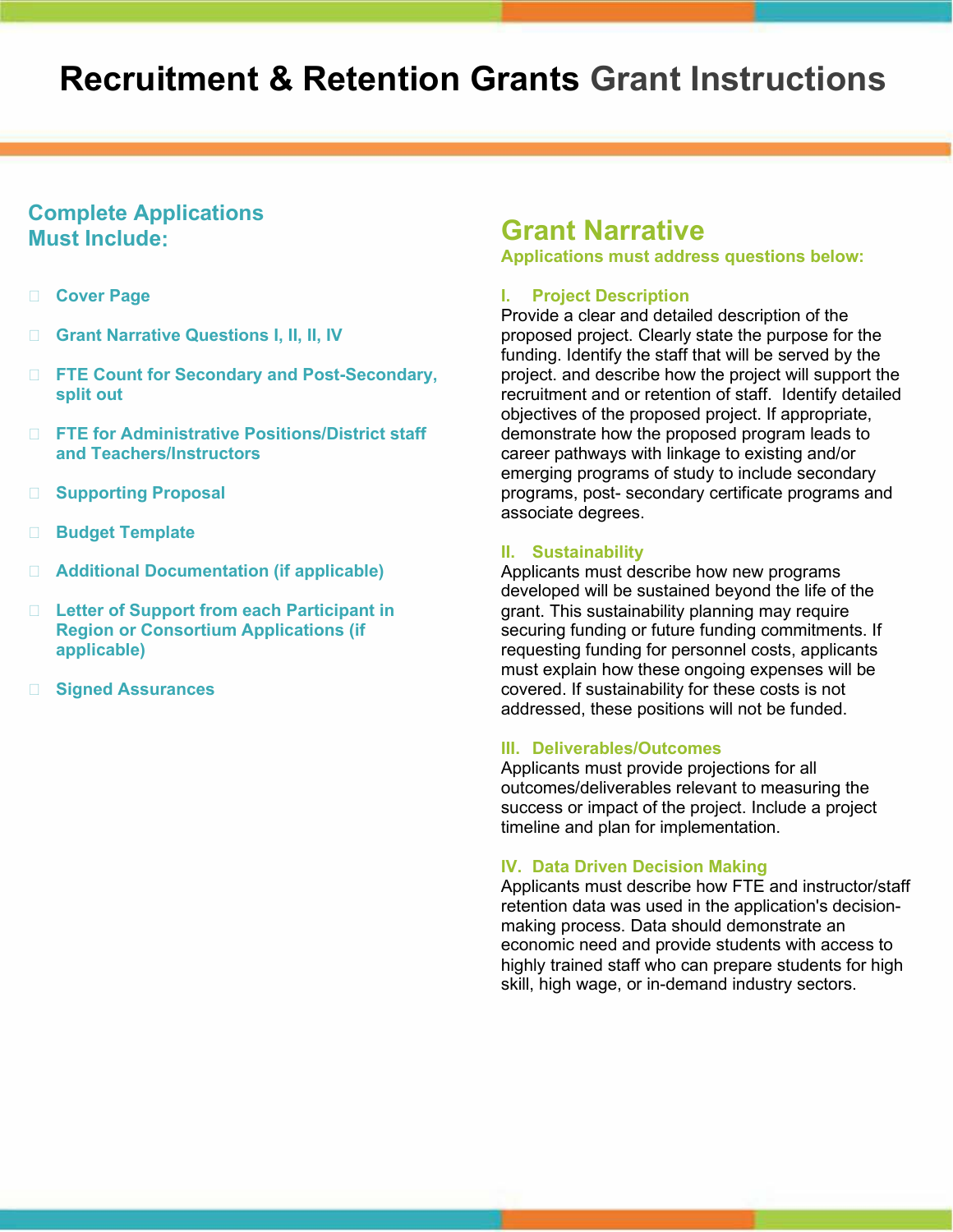### **Recruitment & Retention Grants Cover Page**

Grant Proposal Name:

Amount Requested:

Proposed Project Start and End Dates:

Primary Contact:<br>Region:

Email Address:

Phone Number:

FTE Count for impacted Secondary and Post-Secondary:

 (split out FTE for administrative positions/district staff and teachers/instructors. Also identify split between secondary and postsecondary.)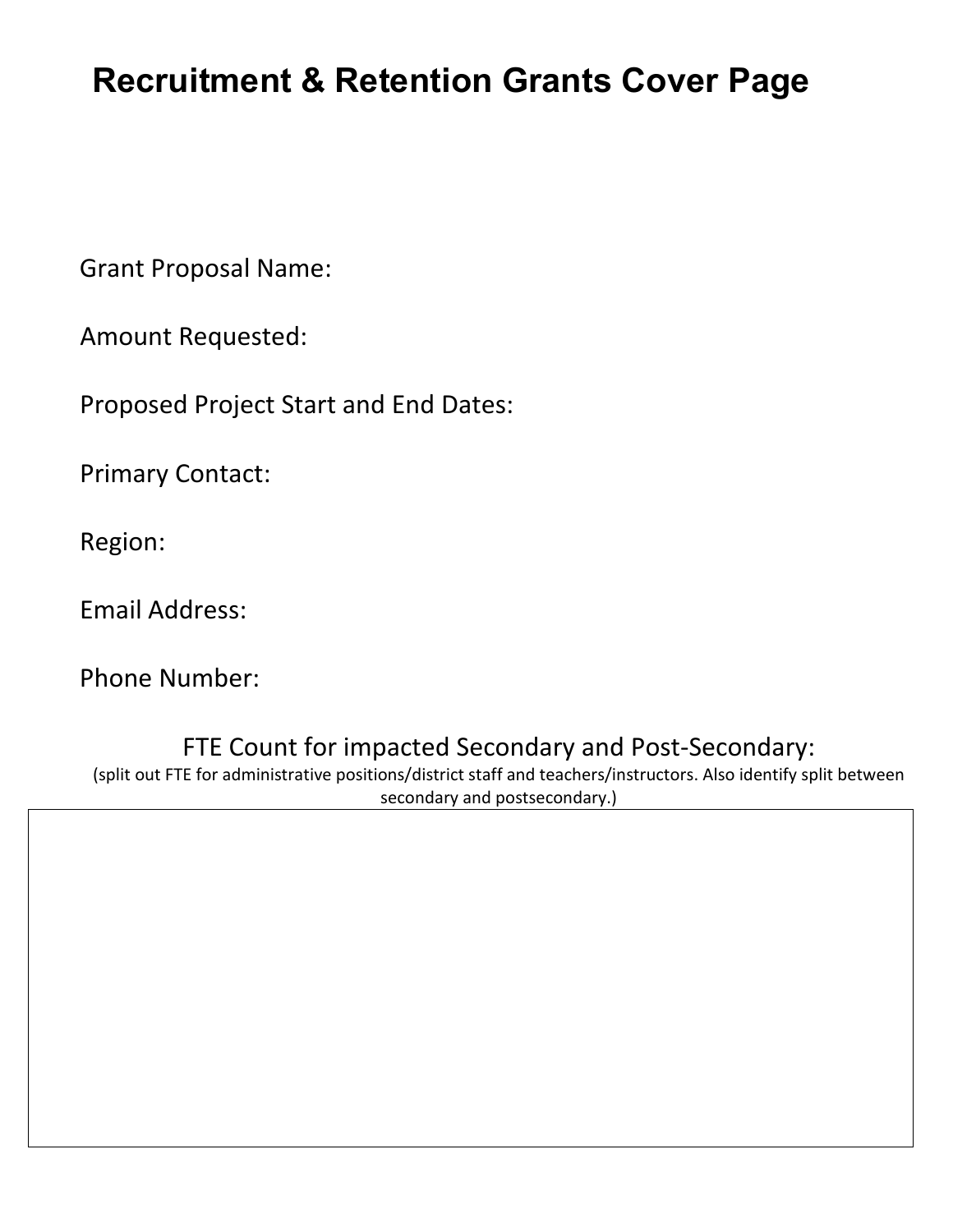### **Recruitment & Retention Narrative**

#### **I. Project Description**

#### **II. Sustainability**

#### **III. Deliverables/Outcomes**

 **IV. Data Driven Decision Making**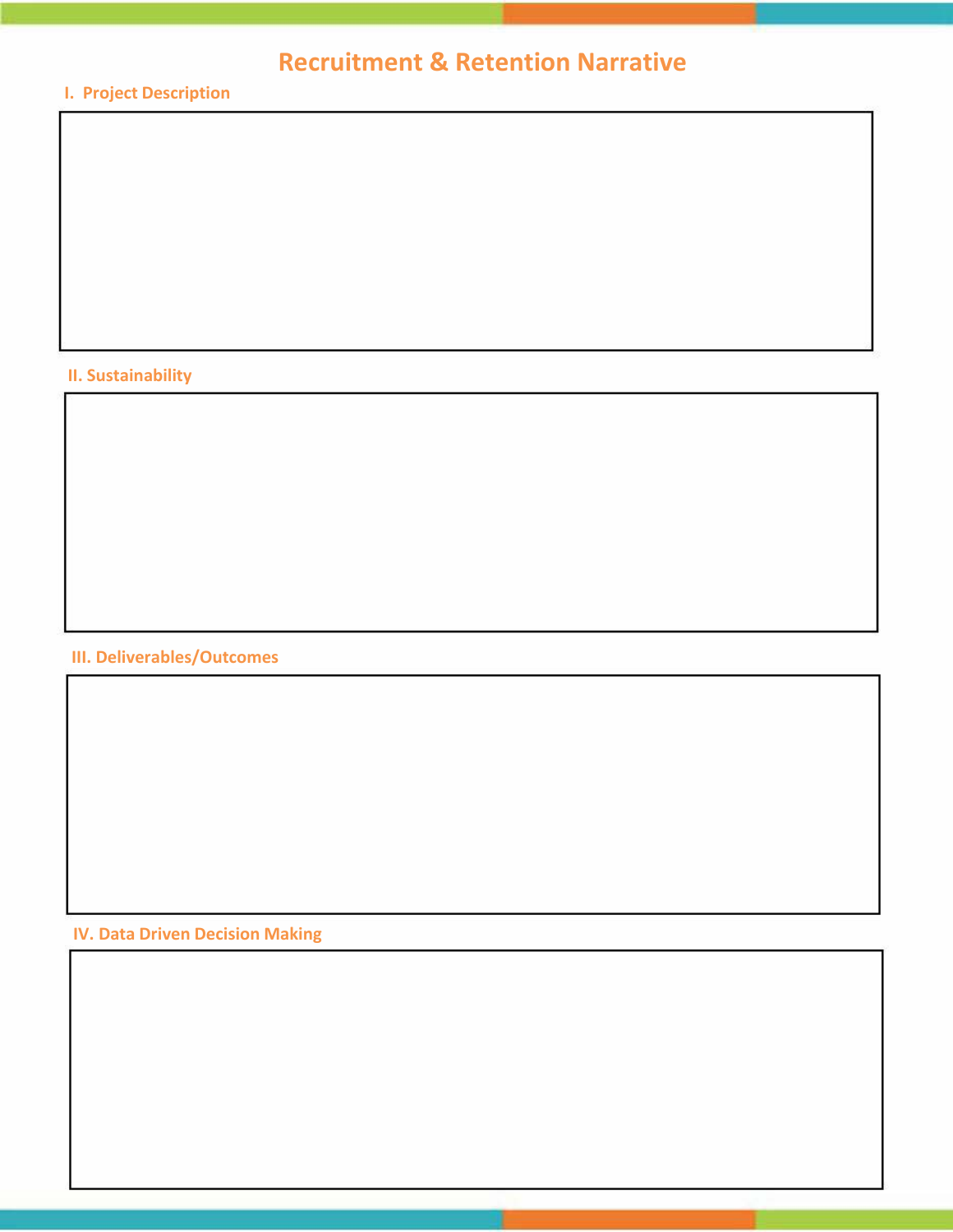### **FY22 Recruitment & Retention Grant Proposed Budget**

 Please enter your proposed budget in the template above. For each category you will want to "code" the application as to which required use the category meets. The "Required Uses of Funds" can be located on pages 6-9 the FY22 Local Application Guide.

| <b>Budget Item</b>                                         | <b>Required Uses</b><br>of Funds | (1) Career<br>Exploration<br>and Career<br>Guidance | (2)<br>Integration<br>Ωf<br><b>Academics</b><br>and CTE | (3) Special<br><b>Populations</b> | (4) Work-<br>based<br>Learning | (5)<br>Secondary/<br>Postsecondar<br>yAlignment | (6)<br>Professional<br><b>Development</b> | (7) Use of<br>Technology/Eq.                                                                       | (8)<br>Administration<br>(no more than<br>5%) | <b>Totals</b> |
|------------------------------------------------------------|----------------------------------|-----------------------------------------------------|---------------------------------------------------------|-----------------------------------|--------------------------------|-------------------------------------------------|-------------------------------------------|----------------------------------------------------------------------------------------------------|-----------------------------------------------|---------------|
| Salaries (100)                                             |                                  |                                                     |                                                         |                                   |                                |                                                 |                                           |                                                                                                    |                                               | \$0.00        |
| <b>Employee Benefits (200)</b>                             |                                  |                                                     |                                                         |                                   |                                |                                                 |                                           |                                                                                                    |                                               | \$0.00        |
| <b>Purchased Professional &amp; Tech</b><br>Services (300) |                                  |                                                     |                                                         |                                   |                                |                                                 |                                           |                                                                                                    |                                               | \$0.00        |
| Other purchased Services (500)                             |                                  |                                                     |                                                         |                                   |                                |                                                 |                                           |                                                                                                    |                                               | \$0.00        |
| Travel (580)                                               |                                  |                                                     |                                                         |                                   |                                |                                                 |                                           |                                                                                                    |                                               | \$0.00        |
| Supplies & Materials (600)                                 |                                  |                                                     |                                                         |                                   |                                |                                                 |                                           |                                                                                                    |                                               | \$0.00        |
| <b>Property Including Equipment (700)</b>                  |                                  |                                                     |                                                         |                                   |                                |                                                 |                                           |                                                                                                    |                                               |               |
| Other (800)                                                |                                  |                                                     |                                                         |                                   |                                |                                                 |                                           |                                                                                                    |                                               | \$0.00        |
|                                                            |                                  |                                                     |                                                         |                                   |                                |                                                 |                                           |                                                                                                    |                                               |               |
| <b>TOTAL EXPENDITURES</b>                                  |                                  |                                                     |                                                         |                                   |                                |                                                 |                                           | $ \$$ 0.00 $ \$$ 0.00 $ \$$ 0.00 $ \$$ 0.00 $ \$$ 0.00 $ \$$ 0.00 $ \$$ 0.00 $ \$$ 0.00 $ \$$ 0.00 |                                               |               |

 **Budget Narrative (Required):**